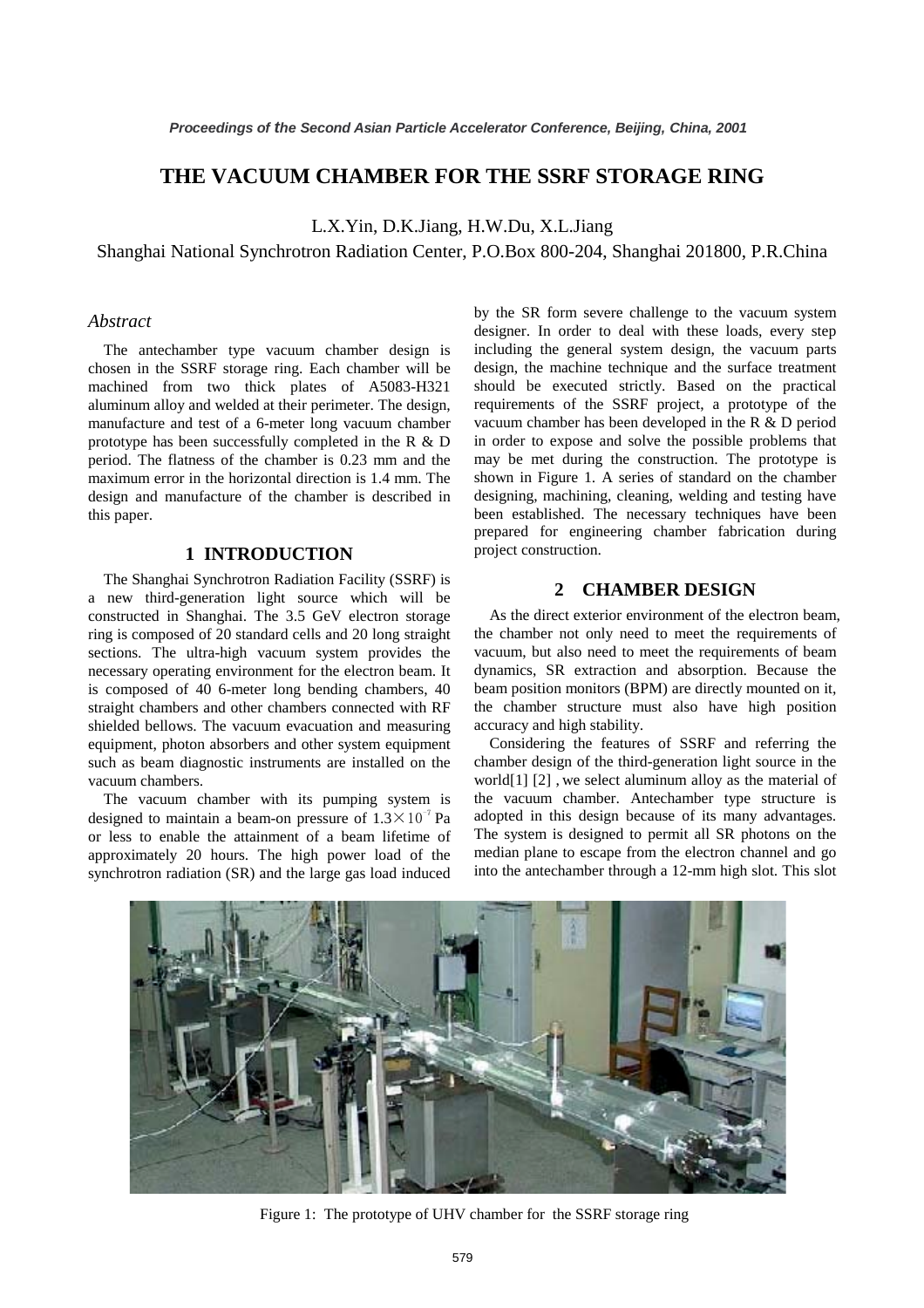offers effective RF isolation between the electron channel and the antechamber. All unused SR photons will be stopped by the water-cooling absorbers located in the antechamber. The huge gas load induced by SR photons will be pumped by the large TSP pumps discretely located just below the absorbers. The large aperture of the antechamber provides large longitudinal conductance that can raise the efficiency of the pumps. The large cross section is benefit to thermal conduction and temperature uniform during bake out and operation.

Each chamber will be machined from two thick plates of A5083-H321 aluminum alloy and welded at the perimeter. The numerical control machining and TIG welding will be adopted in the fabrication. This kind of fabrication method is very suitable to the vacuum chamber of the third generation light source, which has complex structure, small deformation and high position accuracy requirements.

Different features are designed on the external surface of the chamber to match the shape of different magnets (See Figure 2). The chamber wall near the magnet pole can be designed very thin to reduce the magnet aperture. The span of metal subjected to vacuum load is much large in antechamber type structure. The integral ribbing between magnet pole tips can support the vacuum load from outside. Some support stages are designed in the SR shade region of the absorbers inside the chamber to increase the chamber strength. Enough space in magnet pockets is left to avoid the interference between the chamber and the magnets caused by relative movement during bake out. Conflat® type sealing structure with AL-SS transition material is used for most of the flanges in order to connect with the standard vacuum equipment except the BPM flanges that use Helicoflex<sup>®</sup> gaskets for high position precision. Helicoil<sup>®</sup> screws are used inside the screw holes of aluminum chamber to avoid aluminum alloy screw destroyed. Water-cooling channels are designed in the chamber body to ensure the thermal stability in operation. Long welding lip structure is adopted in order to reduce the distortion caused by large heat input in welding. Welding joint on atmosphere side and full penetration are designed to provide possibility of re-welding if any leak should be found.



### **3 FABRICATION**

There are four possible problems, which have to be faced in chamber fabrication, i.e. machining distortion, welding distortion, leakage and surface contamination. Basing on the domestic technical conditions and referring the manufacture experiences of other laboratories, technical requirements for the chamber fabrication are issued.

### *3.1 Machining*

The material of the chamber is A5083-H321. The selection of the alloy was based on weldability and dimensional stability during machining. SS316L--A6061-T6 explosion bonded plates are applied to flanges. At the middle region of the 6 m long chamber is a  $9^{\circ}$  bending section with length about 1.7 m. The thickness of one piece (top or bottom) of the chamber is 50 mm. There are many magnet features on the external surface and two channels on inner surface. Most of the materials on both surfaces will be cut off asymmetrically during machining. The half piece of the chamber is easy to distort. In order to reduce the distortion, the machining procedure was arranged as below: Blank the plate to within 5 mm of perimeter of the part; Machine the cooling-water groove on external surface, then clean the part and weld to form the cooling-water channel; Rough machine the magnet features to within 1 mm of finish surface; Rough machine the inner channel to within 1 mm of finish surface; Release all restraints and keep free for one week, re-clamp and finish machine the outside surface to the final size in two steps; Finish machine the inner surface as above. In order to ensure the size precision between a pair of BPM holes that locate in two chamber pieces respectively, we took the following scheme: First, rough machine the BPM holes in each piece of the chamber; Then assemble the two halves together and fix tightly based on the pine hole; Finally, finish machine both of the BPM holes in one cut. The surfaces which will match the side flange were machined at this time to ensure precise assembly.

All of the machining processes were carried out in a constant temperature workshop. Dedicated milling cutters were designed to fit the complex shape requirements of the chamber. High-speed cutting and spray cooling with water-soluble lubricants were adopted to increase the dimensional precision and reduce the surface roughness. To avoid strange materials that may form extra gas source in vacuum embed the surface of the aluminum chamber, polishing by sandpaper or other materials after the final cutting was forbidden.

Dimensional checking for the chamber parts indicated that the precision of size and location for general parts, magnet features, beam channel and other features all satisfied the design requirements. The inner surface Figure 2: Cross-section of the vacuum chamber<br>roughness is better than  $0.4 \mu$  m.